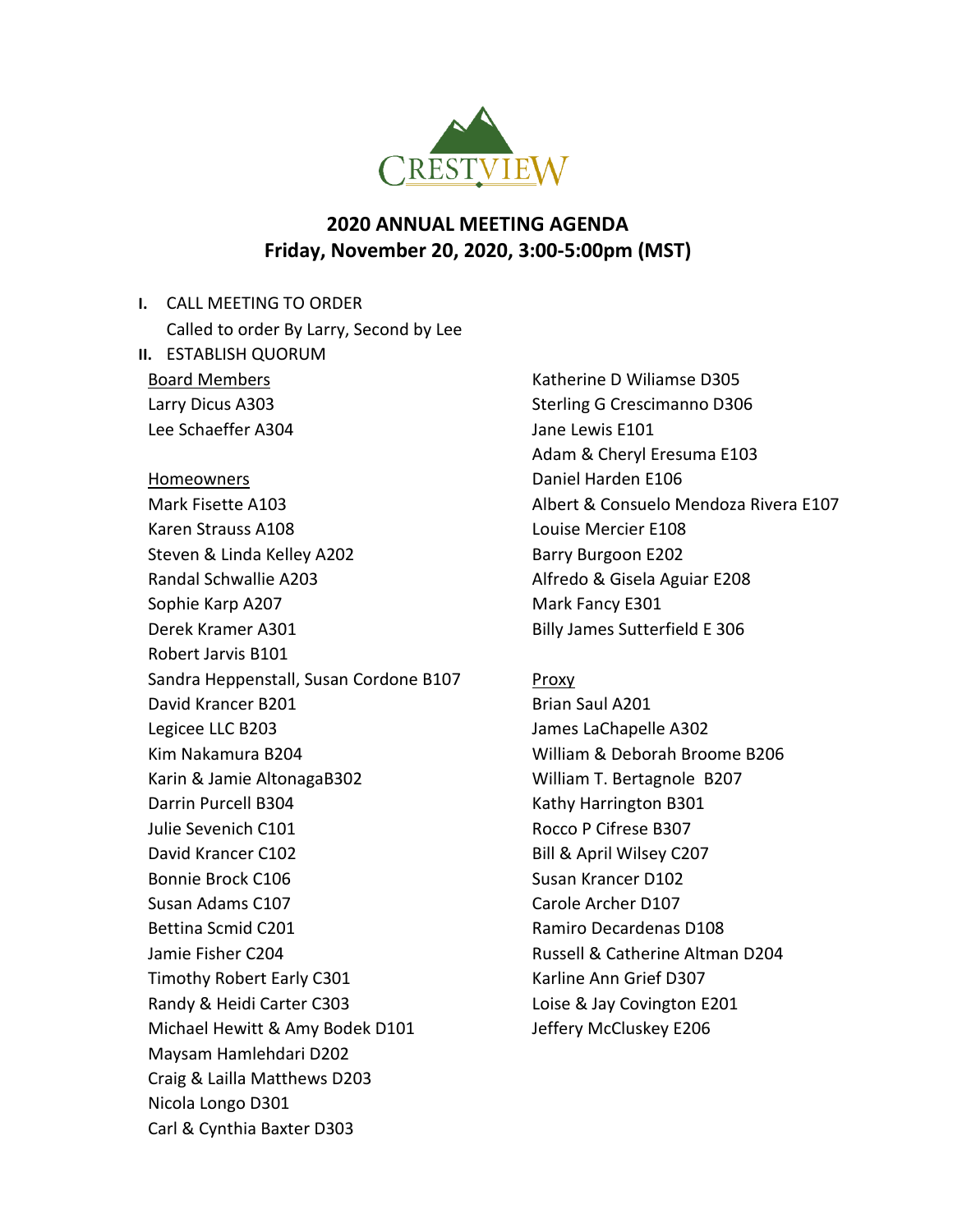# ASRM

Carissa Nosack Garrick Malin Mike Williams Nicole Chastain Amy Short

#### **III.** ADDITIONS TO AGENDA

- A. Storing vehicles and or Trailers in the parking lot
- B. Why don't we have Earthquake coverage.
	- Each owner can add insurance rider to their HO6 to their insurance policy due to the high cost of earthquake coverage.
	- [HOA@buckner.com](mailto:HOA@buckner.com) can send you copies of any insurance policies for the HOA.

# **IV.** OLD BUSINESS

- A. Approval of 2019 Annual Meeting Minutes
	- Motion from Lee to approve 2019. Larry Seconds.
- B. Maintenance Report
	- Mike gave a detailed report of his team's maintenance report and a discussion was had by him and the homeowners regarding the list below.

# Completed 2020 Maintenance

- 1. Prompt responses to Preventive Maintenance requests by homeowners
- 2. Emergency responses for afterhours issues
- 3. Painted and replaced carpet in all elevator lobbies
- 4. Repaired 3 electrical heaters is common hallways
- 5. D building drywall repaired in back stairwell
- 6. Annual fire inspection completed by vendor
- 7. Sanitize for COVID and added sanitizing stations property wide
- 8. Earthquake damage assessment
- 9. Reroofed building B and installed new heat cable on North side
- 10. Repainted building E
- 11. Replaced sidewalk approaches to back doors
- 12. Clean outs installed in garages of A and B buildings and jetted
- 13. All balcony stacks painted on buildings C and D
- 14. Fixed leaking hot tub
- 15. Repaired treadmill
- 16. Repaired irrigation lines
- 17. Repaired main irrigation line and installed a new PRV
- 18. Added new mulch to entry areas and retaining wall area by pool
- 19. Power washed garages
- 20. Installed new handicap parking signs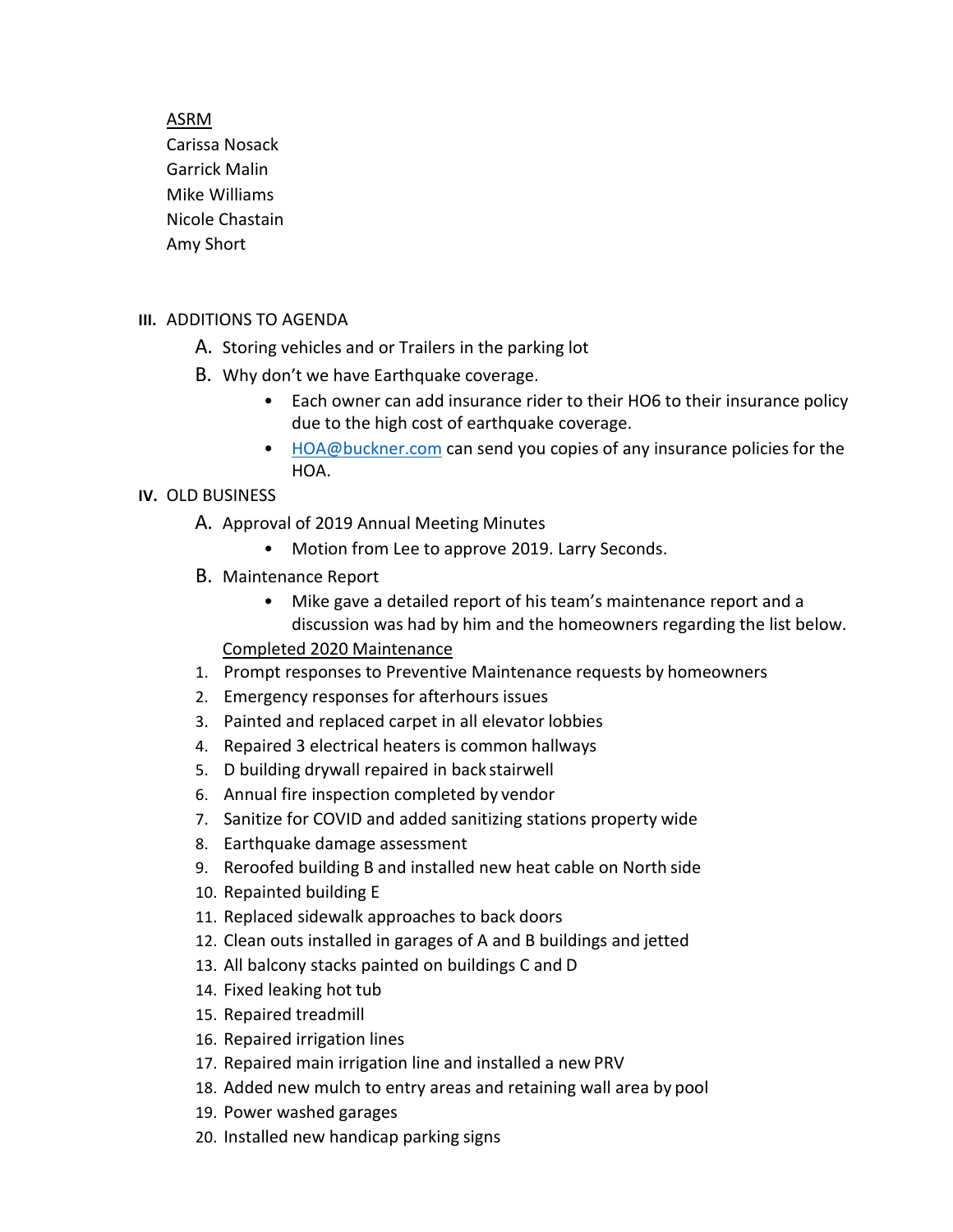- 21. Installed new garbage enclosure signs
- 22. Replaced filter sand for pool
- 23. Hauled mattresses, and furniture left in dumpster enclosures to the dump several times
- 24. Repaired and painted all dumpster enclosure doors
- 25. Replace some damaged siding
- 26. Replaced key pad lock on back door to C building
- 27. Secured decks identified as a "Life Safety" issue by the engineer.
- 28. Building analysis preformed

# **2021 Maintenance Plan**

- 1. Reroof building A
- 2. Refurbish handrails
- 3. Replace Pressure Regulating Valves in each building
- 4. Install cleanouts in buildings C, D, and E
- 5. Coordinate efforts with engineering company for building repairs
	- a. 2020 Building Analysis

# 29. NEW BUSINESS

- A. Plumbing Inspections- Risk Assessment
	- There was a discussion and explanation to the community of the plumbing needs and inspection, along with the risk assessment.
	- The supply lines to the fridge, laundry room etc., are what will be looked at. Help understand the chronic high pressure that is going on as well.
	- Many questions were asked by the community to understand all that is being updated.
- B. YTD Financials
	- Garrick and Mike W. gave a full detail of the financials for the year
- C. 2021 Budget
	- Lee and Garrick gave a layout for next year's budget
	- Explanation of the capital reserve study/ special assessment
	- Motion to approve 2021 budget by Lee, second by Larry
- D. Amendment, Re-Investment Fee
	- Carissa explains to the community the benefits of a re-investment fee.
	- 67% approval is needed from homeowners.
	- Homeowners were able to ask questions. And a discussion was had to help understand the need.
- E. Board of Directors Election
	- Each candidate introduced themselves and gave themselves a